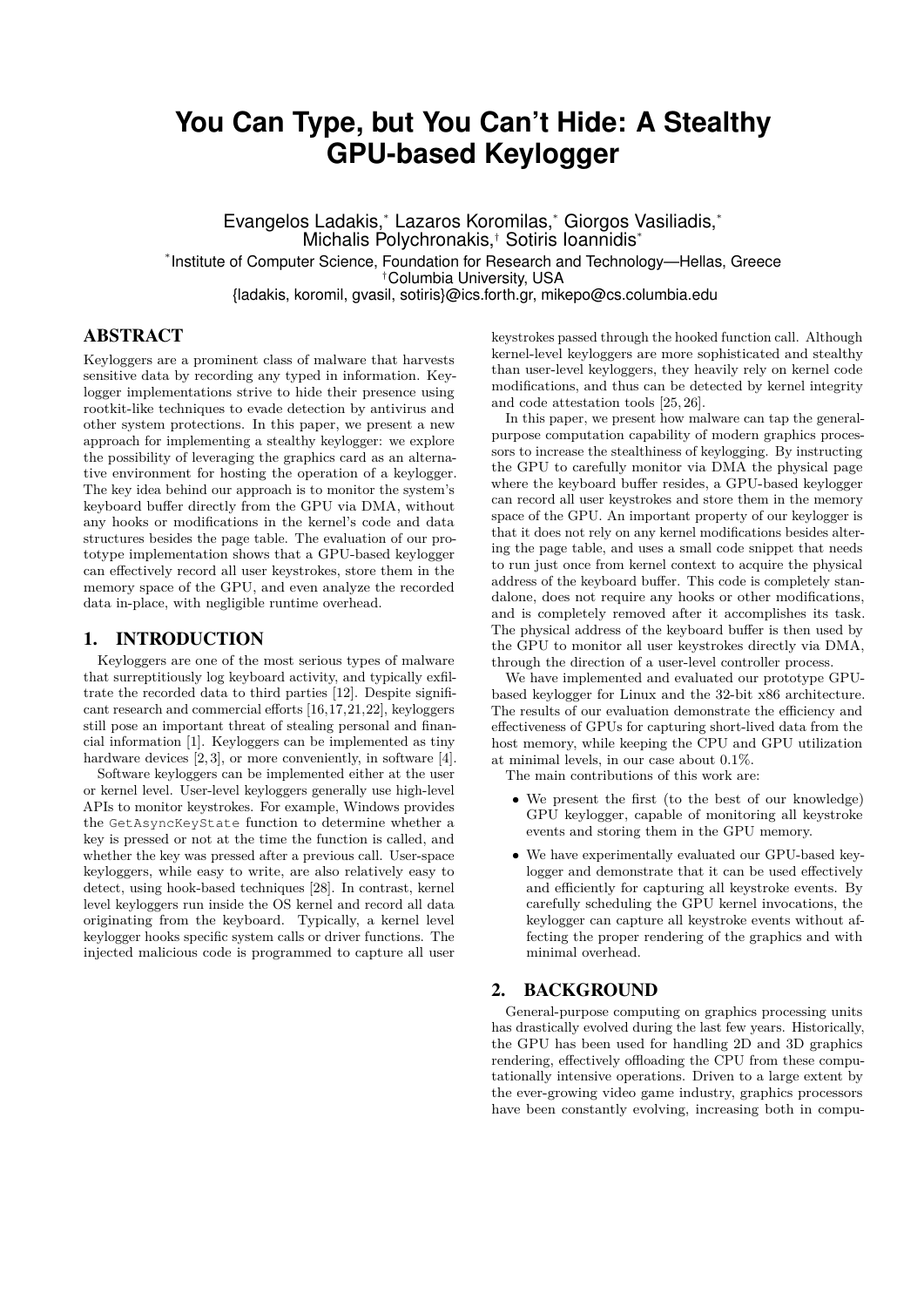tational power and in the range of supported operations and functionality. Meanwhile, programmers began exploring ways for enabling their applications to take advantage of the massively parallel architecture of modern GPUs.

Standard graphics APIs such as OpenGL and DirectX, do not expose much of the underlying computational capabilities that graphics hardware can provide. Data and variables have to be mapped to graphics objects, while algorithms must be expressed as pixel or vertex shaders. The Compute Unified Device Architecture (CUDA) introduced by NVIDIA [\[20\]](#page-5-12) is a significant advance, exposing several hardware features that are not available via the graphics  $API.1$  $API.1$  CUDA consists of a minimal set of extensions to the C language and a runtime library that provides functions to control the GPU from the host, as well as device-specific functions and data types.

At the top level, an application written for CUDA consists of a serial program running on the CPU, and a parallel part, called a *kernel*, that runs on the GPU. A kernel, however, can only be invoked by a parent process running on the CPU. As a consequence, a kernel cannot be initiated as a stand-alone application, and it strongly depends on the CPU process that invokes it. Each kernel is executed on the device as many different *threads* organized in thread *blocks*. Thread blocks are executed by the *multiprocessors* of the GPU in parallel. In addition to program execution, CUDA also provides appropriate functions for data exchange between the host and the device. All I/O transactions are performed via DMA over the PCI Express bus. DMA enables the GPU to trasfer data directly—without any CPU involvement—to and from the host memory, using a dedicated DMA engine. Typically, the GPU can only access specific memory regions, allocated by the operating system.

Given the great potential of general-purpose computing on graphics processors, it is only natural to expect that malware authors would attempt to tap the powerful features of modern GPUs to their benefit [\[24,](#page-5-13) [32\]](#page-5-14). The ability to execute general purpose code on the GPU opens a whole new window of opportunity for malware authors to significantly raise the bar against existing defenses. Existing malicious code analysis systems primarily support x86 code, while current virus scanning tools cannot detect malicious code stored in separate device memory and executed on a processor other than the CPU. In addition, the majority of security researchers are not familiar with the execution environment and the instruction set of graphics processors.

A GPU-assisted malware binary contains code destined to run on different processors. Upon execution, the malware loads the device-specific code on the GPU, allocates a memory area accessible by both the CPU and the GPU, initializes it with any shared data, and schedules the execution of the GPU code. Depending on the design, the flow of control can either switch back and forth between the CPU and the GPU, or separate tasks can run in parallel on both processors.

A major advantage for malware authors is that the majority of current video card manufacturers, representing about 99% of the worldwide graphics cards market share [\[5\]](#page-5-15), do provide support for GPGPU computations. Consequently, GPU-based malware can have a large infection ratio without being inhibited by unsupported graphics processors. In addition, the execution of GPU code and data transfers between the host and the device do not require any adminis-



<span id="page-1-1"></span>**Figure 1: Temporary and permanent components of the keylogger. Gray denotes bootstrapping operations, while black denotes monitoring functions.**

trator privileges. In other words, depending on its purpose, GPU-assisted malware can run successfully even under user privileges, making it more robust and deployable.

## <span id="page-1-2"></span>3. GPU-BASED KEYLOGGING

In this section we present in detail the design of a proofof-concept keylogger implemented on the GPU. Instead of relying on rootkit-like techniques, such as hooking system functions and manipulating critical data structures, our keylogger monitors the contents of the system's keyboard buffer directly from the GPU.

One of the primary challenges of this design is how to locate the memory address of the keyboard buffer, as (i) the keyboard buffer is not exported in the kernel's symbol table, making it not accessible directly by loadable modules, and (ii) the memory space allocated for data structures is different after every system boot or after unplugging and plugging back in the device. Typically, loadable modules allocate memory dynamically, hence object addresses are not necessarily the same after a system reboot. In addition, the OS can apply certain randomization algorithms to hinder an attacker that tries to predict an object's address.

To overcome the randomized placement of the keyboard buffer, the attacker has to scan the whole memory. As a consequence, our GPU-based keystroke logger consists of two main components: (i) a CPU-based component that is executed once, at the bootstrap phase, with the task of locating the address of the keyboard buffer in main memory, and (ii) a GPU-based component that monitors, via DMA, the keyboard buffer and records *all* keystroke events. Figure [1](#page-1-1) displays the bootstrapping (gray) and monitoring (black) components of the system, along with the sequence of their interactions.

## 3.1 Locating the Keyboard Buffer

In Linux, an attached USB device is represented by a USB Request Block (URB) structure, defined in the linux/usb.h header file of the Linux source tree. Figure [2](#page-2-0) shows the fields of the USB Request Block structure that are relevant for our work. For a USB keyboard device, in particular, the keyboard buffer is part of the URB structure, in the field transfer\_buffer. Unfortunately, the memory offset where the URB structure is placed is different every time the system restarts. To locate the exact offset of the keyboard buffer (Figure [1,](#page-1-1) step 1), we have to scan the whole memory sequentially [\[30\]](#page-5-16). However, modern OSes, including Linux and Windows, do not allow users to access memory regions that have not been assigned to them. An access to a page that is not mapped to a process' virtual address space

<span id="page-1-0"></span> $^{\rm 1}$  AMD and Intel offer similar SDKs for its ATI line of GPUs and the Intel HD Graphics 4000/2500 .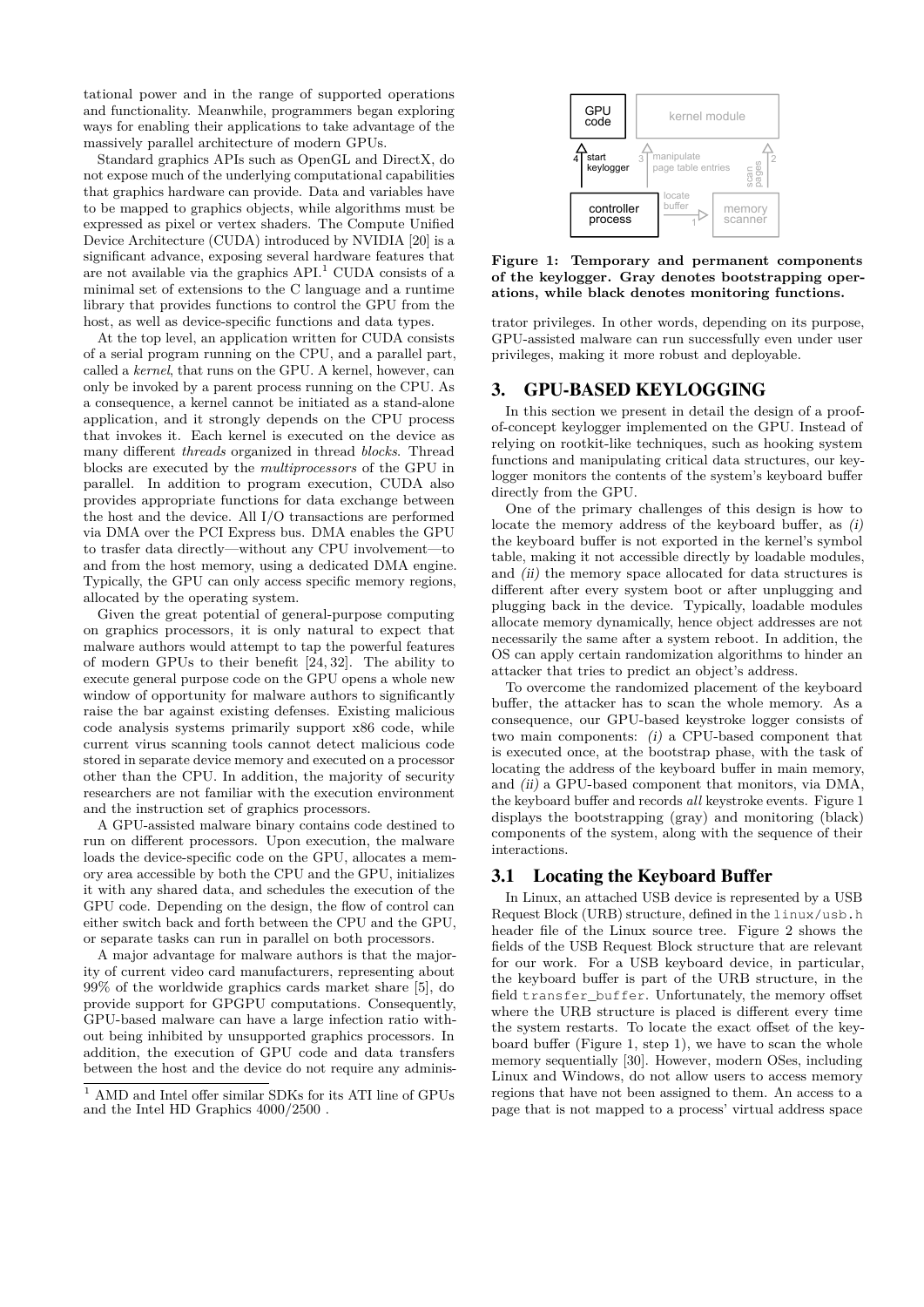| struct usb device *dev      |
|-----------------------------|
|                             |
| void *transfer buffer       |
| dma addr t *transfer dma    |
|                             |
| u32 *transfer buffer length |
|                             |

<span id="page-2-0"></span>**Figure 2: Fields of interest in the USB Request Block (URB) structure.**

is typically considered illegal, resulting in a segmentation fault. To access the memory regions where the OS kernel and data structures reside, the memory scanning phase of the keylogger needs to run with administrative privileges.

Linux offers the /dev/mem and /dev/kmem special files to allow a privileged user to access the physical memory and the kernel virtual memory, respectively. For security reasons though, recent distributions disable them by default; access to the /dev/mem and /dev/kmem files is allowed only if the Linux kernel has been explicitly compiled without the option CONFIG\_STRICT\_DEVMEM=y. Instead, we have implemented a loadable kernel module (LKM) that scans the whole main memory of the host (Figure [1,](#page-1-1) step 2). The kernel module uses the same mechanism as the /dev/mem character device to implement access to physical pages.

The pseudocode for scanning the low memory addresses of a 32-bit x86 system is shown in Figure [3.](#page-2-1) This approach is sufficient for memory allocated using kmalloc(), which always returns kernel virtual addresses that have a physical mapping (logical addresses) [\[8\]](#page-5-17). To locate the keyboard buffer, we begin to search for pointers to USB device structures. Such pointers are memory-aligned to 0x400 boundaries, and the corresponding transfer\_dma fields are aligned to 0x20 boundaries. If both conditions are true, we check if the product field contains any of the substrings "usb" and "keyboard" (for wired USB keyboards), or "usb" and "receiver" (for wireless keyboard/mouse sets). As a final step, we check that the field transfer\_buffer\_length contains the appropriate length (8 bytes) and that it contains valid keystroke values, e.g., all bytes are zero if no key is pressed. For 32-bit systems, in which the kernel address space is at most 1 GB, the total search time in the worst case is just about 3.[2](#page-2-2) seconds. $^{2}$ 

## 3.2 Capturing Keystrokes

Having located the memory address of the buffer used by the keyboard device driver, the next step is to configure the GPU to constantly monitor its contents for changes. To achieve this, the GPU must have access to the kernel's keyboard buffer. NVIDIA CUDA devices share a unified address space with the host *controller process* that manages the GPU [\[20\]](#page-5-12). Consequently, to be accessible directly by the GPU, the keyboard buffer must be mapped in the virtual address space of the host process. This can be achieved by manipulating the page table of the controller process to include the page in which the keyboard buffer resides (Figure [1,](#page-1-1) step 3).

During the initialization phase, the controller process ac-

#define \_\_va(x) ((void \*)((unsigned long)(x)+PAGE\_OFFSET))

```
for (i = 0; i < total totalmem; i += 0x10 {
    struct urb *urbp = (struct urb *) va(i);
    if (((urbp->dev % 0x400) == 0) &&
          ((urbp - \times transfer\_dma \, % \, 0x20) == 0) & &
          (urbp->transfer buffer length == 8) &&&&&&\n(urbp->transfer_buffer != NULL) &&
          strncmp(urbp->dev->product, "usb", 32) &&
strncmp(urbp->dev->product, "keyboard", 32)) {
         /* potential match */
    }
}
```
<span id="page-2-1"></span>**Figure 3: Pseudocode for locating the keyboard buffer. Whenever the condition of the if-statement is true, a potential URB structure of interest has been found. We verify whether a matching structure corresponds to the keyboard device by checking if the content of the transfer\_buffer field conforms to the appropriate format, i.e., contains valid keystroke values.**

quires a dummy memory page using the mmap() system call. After the completion of the scanning phase, the bootstrapping kernel module locates the controller process' page table and changes the virtual mapping of the dummy page to point to the physical page that contains the keyboard buffer. After the GPU begins monitoring the buffer (Figure [1,](#page-1-1) step 4), the controller process immediately releases the page using munmap(). By doing so, the controller process does not account for that page any longer, allowing it to evade potential anomaly detection tools that check for suspicious page table mappings. Note that this does not affect the ability of the GPU to access the keyboard buffer, as it uses physical addressing through DMA, without any CPU intervention. In essence, the virtual mapping is only initially required to "trick" the CUDA API to allow DMA access to a physical page that otherwise would not be accessible.

To capture keystroke events, the GPU constantly monitors the buffer for changes. As we discuss in Section [4,](#page-3-0) an interval of less than 100 ms allows the recording of all keystrokes even for fast typists, with minimal runtime overhead and without adding any contention due to consecutive accesses. The size of the buffer is eight bytes.[3](#page-2-3) The first byte corresponds to the scancodes of modifier keys, such as Alt, Shift, and Ctrl. If more than one modifiers are active at the same time, this value is encoded as the sum of the individual scancodes. The second byte has no special use. The last six bytes represent the scancodes of the rest of the pressed keys. At any given moment, the buffer may contain one to six non-zero bytes that represent the pressed keys. Whenever a user presses a key (or a combination of keys), the corresponding scan codes are written in the buffer, and remain there as long as the key(s) are pressed. By the time the user releases the key(s), the corresponding values are zeroed. An error state occurs when several keys are pressed simultaneously, and is represented by two zeroes followed by six ones.

Captured keystrokes are translated from raw scan codes into ASCII characters using a simple dispatcher, and are stored in the device memory of the GPU. Modern GPUs con-

<span id="page-2-2"></span><sup>2</sup> In 64-bit architectures, where the kernel virtual address space can be larger than 1 GB, the search time grows linearly and is proportional to the size of the physical memory.

<span id="page-2-3"></span><sup>&</sup>lt;sup>3</sup>In Linux, the usbhid keyboard driver allocates an 8-byte memory area for the transfer\_buffer field of the USB Request Block that is used to handle the keyboard interrupts.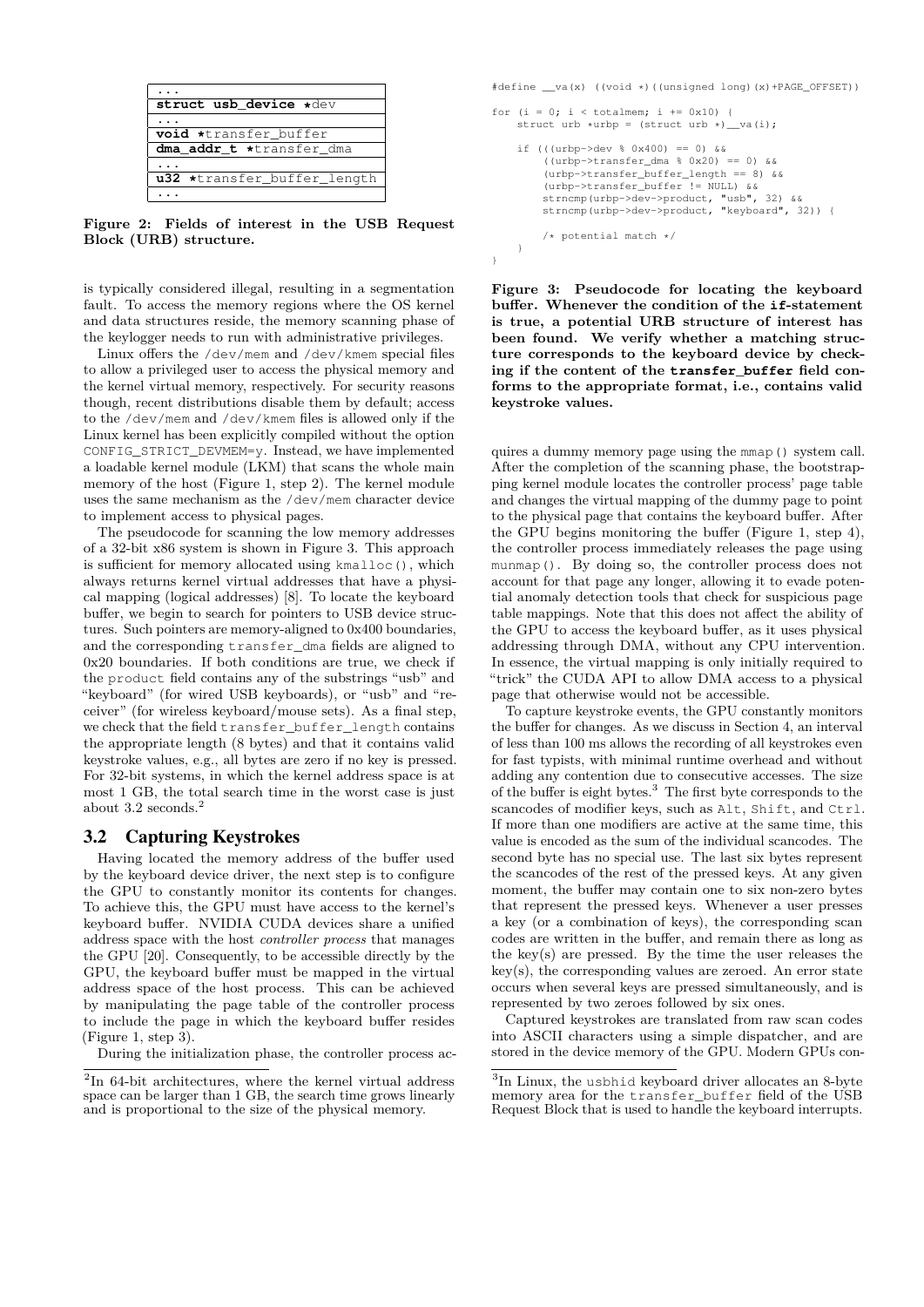

<span id="page-3-1"></span>**Figure 4: CPU utilization of the keylogger for different GPU kernel invocation intervals.**



<span id="page-3-2"></span>**Figure 5: GPU utilization of the keylogger for different GPU kernel invocation intervals.**

tain from many hundreds of MBs, up to 2–3 GBs of memory, which is plenty for storing the recorded keystrokes. Furthermore, the parallel capabilities of modern GPUs can also be exploited to analyze the captured data, e.g., for extracting sensitive data such as credit card numbers and web-banking credentials. We have implemented a very simple module that performs regular expression matching—using an existing GPU-based pattern matching implementation [\[33\]](#page-5-18)—over the recorded keystrokes periodically. As shown in Section [4,](#page-3-0) the GPU is capable of matching tens of MBs in less time than the time needed for a single user key press.

#### <span id="page-3-0"></span>4. EVALUATION

To evaluate our prototype GPU-based keylogger, we used a commodity desktop equipped with an Intel E6750 Dual-Core CPU at 2.66GHz and 4GB of main memory. We use several NVIDIA graphics cards: both low-end (GT630) and high-end (GTX480). Our desktop runs Ubuntu Linux 12.10 with kernel v3.5.0. We measure GPU execution times using CUDA's command line profiler facilities [\[19\]](#page-5-19).

In our first experiment, we measure the CPU and GPU utilization of the keylogger. The CPU time corresponds to the controller process, which periodically just makes a simple function call, provided by the GPU driver, instructing the GPU to invoke the keylogging GPU kernel function. The GPU kernel function reads the keyboard event buffer, occasionally performs simple data analysis tasks, and returns to the controller process, which remains idle for a speci-

| Type             | <b>Regular Expression</b>             |
|------------------|---------------------------------------|
| <b>VISA</b>      | $^{4}[0-9]{12}(?:[0-9]{3})$ ?\$       |
| MasterCard       | $^{\wedge}5[1-5][0-9]\{14\}$ \$       |
| American Express | $^{\wedge}3[47][0-9]\{13\}\$          |
| Diners Club      | $^{4}3(?:0[0-5][68][0-9])[0-9]{11}$   |
| Discover         | $^{6}(?:011 5[0-9]\{2\})[0-9]\{12\}\$ |

<span id="page-3-3"></span>**Table 1: Regular expressions used for matching various types of credit card numbers.**

fied interval. This approach is necessary because the GPU is also used for graphics rendering, and longer execution times of the GPU component would affect the proper display of graphics. More importantly, current GPUs use a non-preemptive scheduling mechanism, hence a running task cannot be interrupted.

This introduces an interesting trade-off: As the frequency of the GPU kernel function invocation increases, so does the CPU and GPU overhead of the keylogger, and the risk of affecting the proper display of graphics—an event which the user may notice. On the other hand, less frequent kernel invocations do not have any noticeable impact in graphics rendering, but may result to missed keystroke events. Figures [4](#page-3-1) and [5](#page-3-2) show the keylogger's CPU and GPU utilization when varying the GPU kernel invocation interval. Typically, the duration of a single keypress varies from 100 ms for faster typists, to over one second for slower typists [\[14\]](#page-5-20). Consequently, the GPU invocation interval should be kept under 100 ms, to enable accurate monitoring of all key presses, without missed events. As shown in both figures, we have chosen an interval of 90 ms, which has minimal performance impact: the CPU utilization is about  $0.1\%$  (Figure [4\)](#page-3-1), while the GPU has negligible utilization of  $5 \cdot 10^{-5}$  % (Figure [5\)](#page-3-2). The time needed by the GPU to read the contents of the 8-byte keyboard buffer over the PCIe bus is about 0.005 ms.

In the next experiment, we measure the time needed by the GPU to scan the captured data and extract sensitive information. Specifically, we search the recorded data for various types of credit card numbers, using the regular expressions shown in Table [1.](#page-3-3) Figure [6](#page-4-0) shows the corresponding GPU execution times for different input sizes. We observe that the running times are below one millisecond even for buffer sizes in the order of Megabytes. As such, the scanning overhead is negligible, given that the average user needs several seconds to type a few hundred of bytes. Data analysis can be performed infrequently, e.g., after the accumulation of a few Megabytes of new data.

## 5. COUNTERMEASURES

Current malware analysis and detection systems are tailored to CPU architectures only, and therefore are ineffective against GPU-based malware. Fortunately, however, malicious code that runs on a GPU can be identified in several ways. To properly identify GPU-based malware though, existing defenses need to be enhanced with new functionality for the analysis of GPU machine code.

## 5.1 GPU Code Analysis

NVIDIA recently released cuda-gdb and cuda-memcheck, two debugger tools for CUDA applications [\[20\]](#page-5-12). The goal of cuda-memcheck is to provide a lightweight mechanism for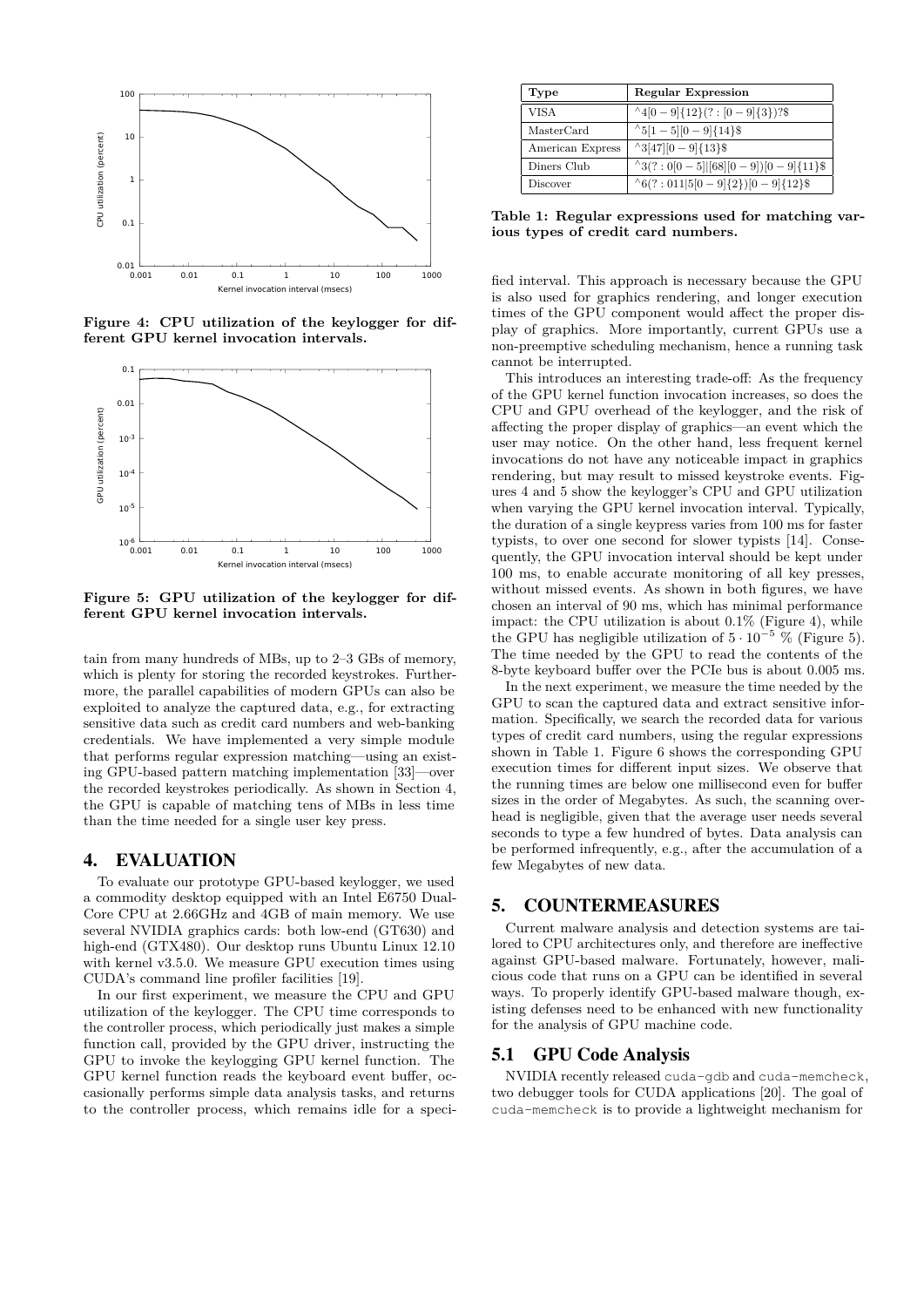checking runtime memory errors. The cuda-gdb is capable of debugging in real time a CUDA application running on the actual GPU, similarly to gdb(1). Since version 5.0, cuda-gdb can attach to a running process, and inspect the state of the GPU at any point. We note, however, that an attacker could easily strip debug symbols from the malicious code, and significantly complicate its analysis. Still, support for basic debugging of GPU code is a crucial first step toward analyzing GPU-assisted malware binaries. Analogous situations have repeatedly occurred in the past, e.g., whenever popular processor architectures would be extended with additional instructions for floating point or other specialized computations, which malware afterwords exploited for hindering detection and analysis.

An important consideration for malware analysis systems build on top of virtual machine environments [\[7,](#page-5-21)[13,](#page-5-22)[15,](#page-5-23)[18,](#page-5-24)[27,](#page-5-25) [35\]](#page-5-26) is the proper support of GPGPU APIs, in place of basic graphics device emulation. Virtual machine monitors usually provide a virtualization layer between the actual graphics card of the host system, and the emulated graphics card presented to the guest OSes, allowing multiple VMs to access the same device. Therefore, when running on existing virtual machines, GPGPU applications fail to execute because the driver of the virtual graphics device does not support any of the GPGPU APIs. Recent works have proposed a virtualized environment to provide GPU visibility from within virtual machines  $[9-11, 29]$  $[9-11, 29]$  $[9-11, 29]$  $[9-11, 29]$ . Unfortunately, the purpose of these works is to allow GPU sharing among different applications, using multiplexing and queueing mechanisms, rather than simulating the graphics processors. The latter approach is crucial for tracing the behaviour of a malicious GPU kernel.

#### 5.2 Runtime Detection

A possible mechanism for the detection of GPU-assisted malware can be based on the observation of DMA side effects. Stewin et al. [\[31\]](#page-5-30) have shown that DMA malware has DMA side effects that can be reliably measured. However, the proposed technique works for DMA malware that performs bulk DMA transfers, e.g., continually searching the host's memory for valuable data to carry out an attack. As a GPU-based keylogger does not need to perform any bulk transfers, it is not clear if this technique could be applied as an effective defense. Alternatively, a possible defense could be based on profiling the GPU utilization or monitoring its access patterns.

# 6. DISCUSSION

A major limitation of our prototype GPU-based keylogger is that it requires a CPU process to control its execution. The only purpose of the CPU code is to periodically trigger the malicious GPU kernel, an operation that can be implemented with a few machine instructions, resulting in minimal memory footprint. For instance, the CPU binary size of our current prototype is less than 4 KB. This allows an attacker to easily hide the CPU component of the keylogger by injecting its code into the address space of an existing benign user-level process [\[6,](#page-5-31) [23,](#page-5-32) [34\]](#page-5-33).

Another limitation of our prototype implementation is that it requires administrative privileges for initializing the environment required to allow the GPU to monitor the keyboard buffer. However, the code that needs to run with administrative privileges is solely used for acquiring the address of the keyboard buffer and enabling the GPU to access its physical



<span id="page-4-0"></span>**Figure 6: Execution times for low-end (GT630) and high-end (GTX480) graphics cards, when extracting credit card numbers (using the regular expressions of Table [1\)](#page-3-3) for different captured data sizes.**

page, and is completely removed afterwards. In contrast to existing rootkits and kernel-level keyloggers, it does not need to hook any code or manipulate any data structures for hiding its presence. The kernel code and data structures remain intact, while the GPU continues to monitor all keyboard activity. As described in Section [3,](#page-1-2) our prototype uses a loadable kernel module to execute code within the kernel. We should note that this choice was made only for convenience, and the same stealthy approaches that are typically used for the installation of kernel-level rootkits can be employed, e.g., by exploiting a vulnerability and injecting malicious code directly into the kernel.

#### 7. CONCLUSION AND FUTURE WORK

In this paper we presented a stealthy keylogger that runs directly on a graphics processor, allowing it to evade current protection mechanisms that run on the host CPU and are tailored to CPU code. We have implemented and evaluated our GPU-based keylogger on both low-end and high-end NVIDIA graphics cards. Besides recording keystrokes, the architecture of modern graphics processors enables our prototype to benefit from their excess computational capacity for analyzing the captured data. To demonstrate this ability, our prototype uses the streaming processors of the GPU to extract credit card numbers from the captured keystrokes with negligible runtime overhead.

Currently, our GPU keylogger has a small memory footprint on the host memory, and minimal CPU and GPU utilization, about 0.1%. These characteristics can significantly increase its stealthiness and raise the bar against existing defenses.

We conclude that our GPU-based keylogger could be part of a rootkit that, at runtime, would provide a stealthy mechanism for extracting sensitive data from an infected host. Our work clearly demonstrates that additional protection mechanisms are needed to efficiently defend against malicious code executed on graphics processors. As part of our future work, we plan to port our prototype implementation for Windows, and explore similar techniques for performing other malicious activities, including the acquisition of sensitive data, such as cryptographic keys, credentials for web banking accounts, web-camera snapshots, screenshots, and open documents located in the file cache.